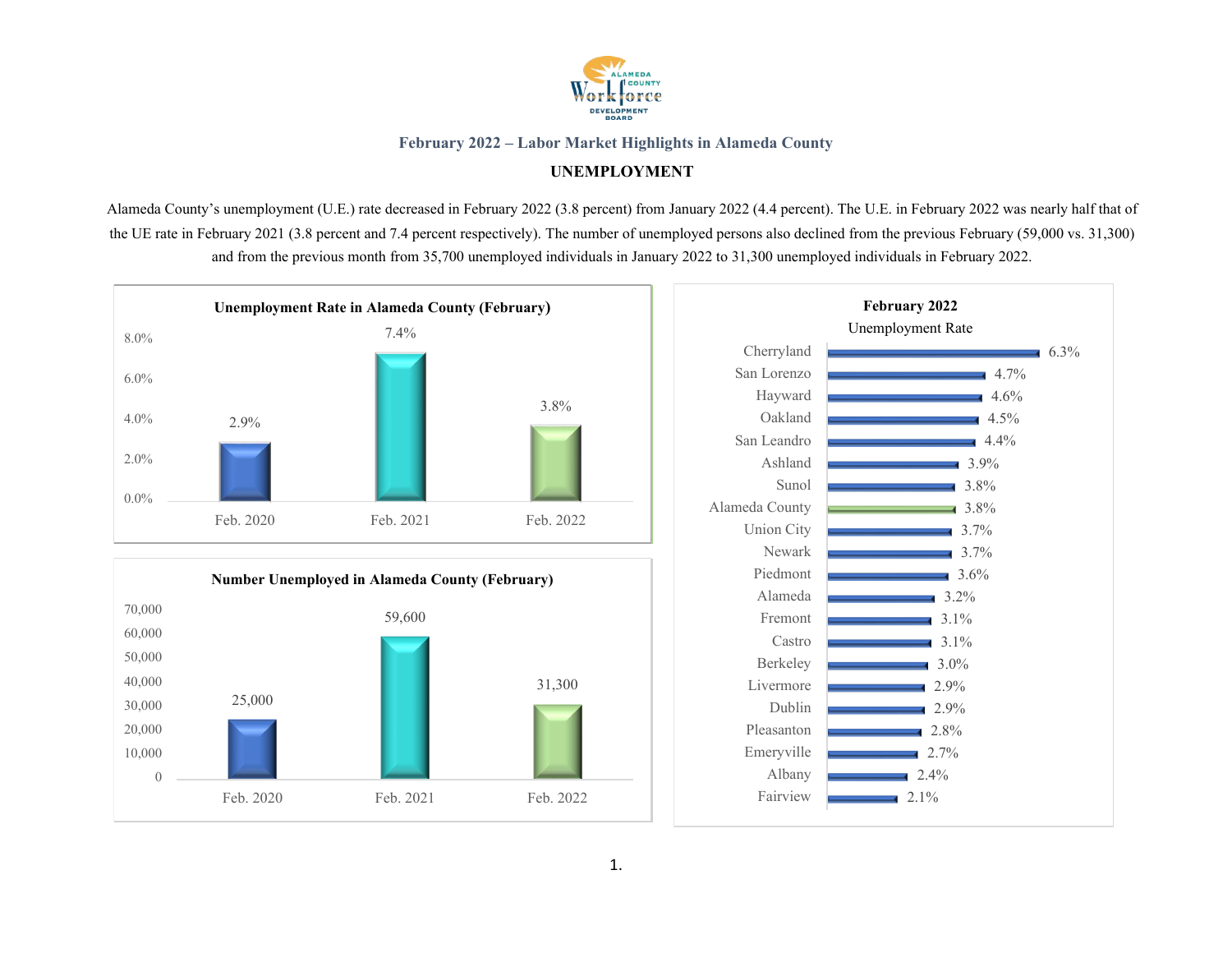

# **EMPLOYMENT AND UNEMPLOYMENT IN ALAMEDA COUNTY'S SUB-REGION**



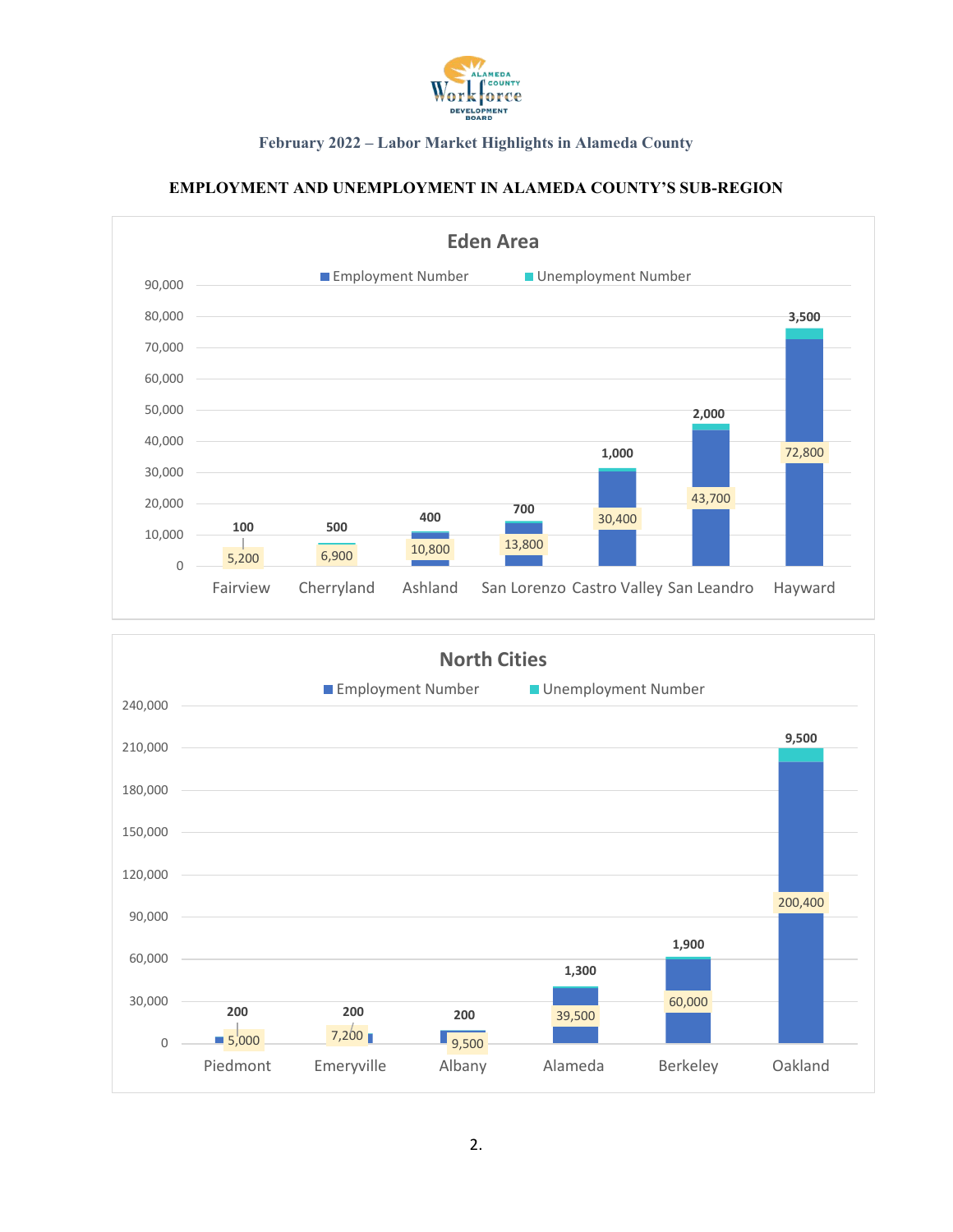

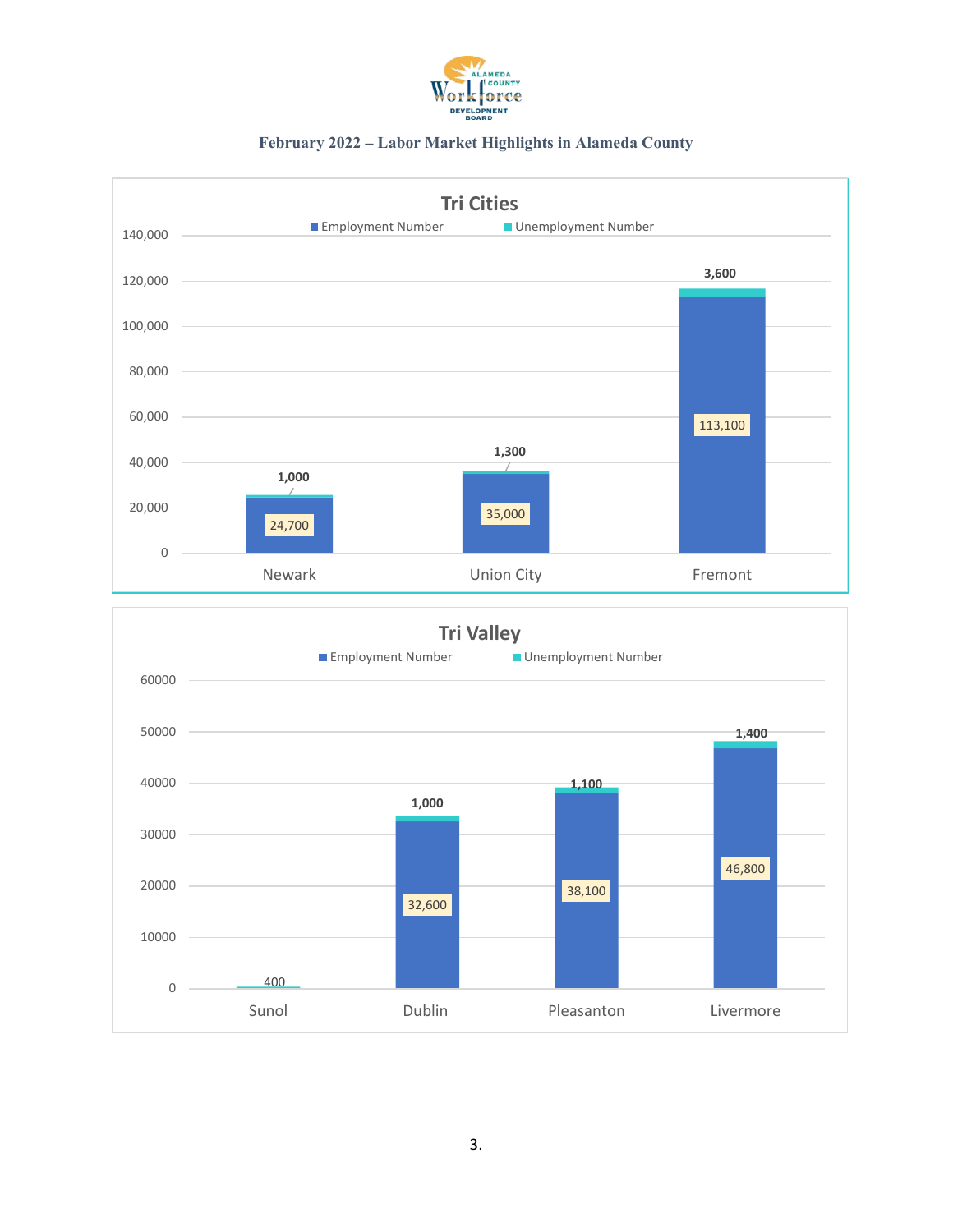

## **LABOR FORCE PARTICIPATION**

Labor force participation in February 2022 was more prominent than in February 2021 and 8,600 more people were participating (looking for work or employed) in February 2022 than in January 2022, which could be a signal of restored worker confidence in employment prospects.



| <b>Cities and Places</b> | <b>Feb 22 Labor Force</b> | <b>Jan 22 Labor Force</b> | <b>Month to Month Change</b> |
|--------------------------|---------------------------|---------------------------|------------------------------|
| <b>Alameda County</b>    | 827,700                   | 819,100                   | 8,600                        |
| <b>Alameda</b>           | 40,800                    | 40,400                    | 400                          |
| <b>Albany</b>            | 9,700                     | 9,600                     | 100                          |
| Ashland                  | 11,300                    | 11,100                    | 200                          |
| <b>Berkeley</b>          | 61,900                    | 61,200                    | 700                          |
| Castro                   | 31,300                    | 31,000                    | 300                          |
| Cherryland               | 7,300                     | 7,300                     | $\mathbf{0}$                 |
| <b>Dublin</b>            | 33,600                    | 33,100                    | 500                          |
| Emeryville               | 7,500                     | 7,400                     | 100                          |
| Fairview                 | 5,400                     | 5,300                     | 100                          |
| Fremont                  | 116,600                   | 115,200                   | 1,400                        |
| Hayward                  | 76,300                    | 75,500                    | 800                          |
| Livermore                | 48,200                    | 47,600                    | 600                          |
| <b>Newark</b>            | 25,600                    | 25,300                    | 300                          |
| Oakland                  | 209,900                   | 208,300                   | 1,600                        |
| Piedmont                 | 5,200                     | 5,200                     | $\mathbf{0}$                 |
| Pleasanton               | 39,200                    | 38,800                    | 400                          |
| San Leandro              | 45,700                    | 45,200                    | 500                          |
| <b>San Lorenzo</b>       | 14,500                    | 14,400                    | 100                          |
| <b>Sunol</b>             | 400                       | 400                       | $\overline{0}$               |
| <b>Union City</b>        | 36,300                    | 35,900                    | 400                          |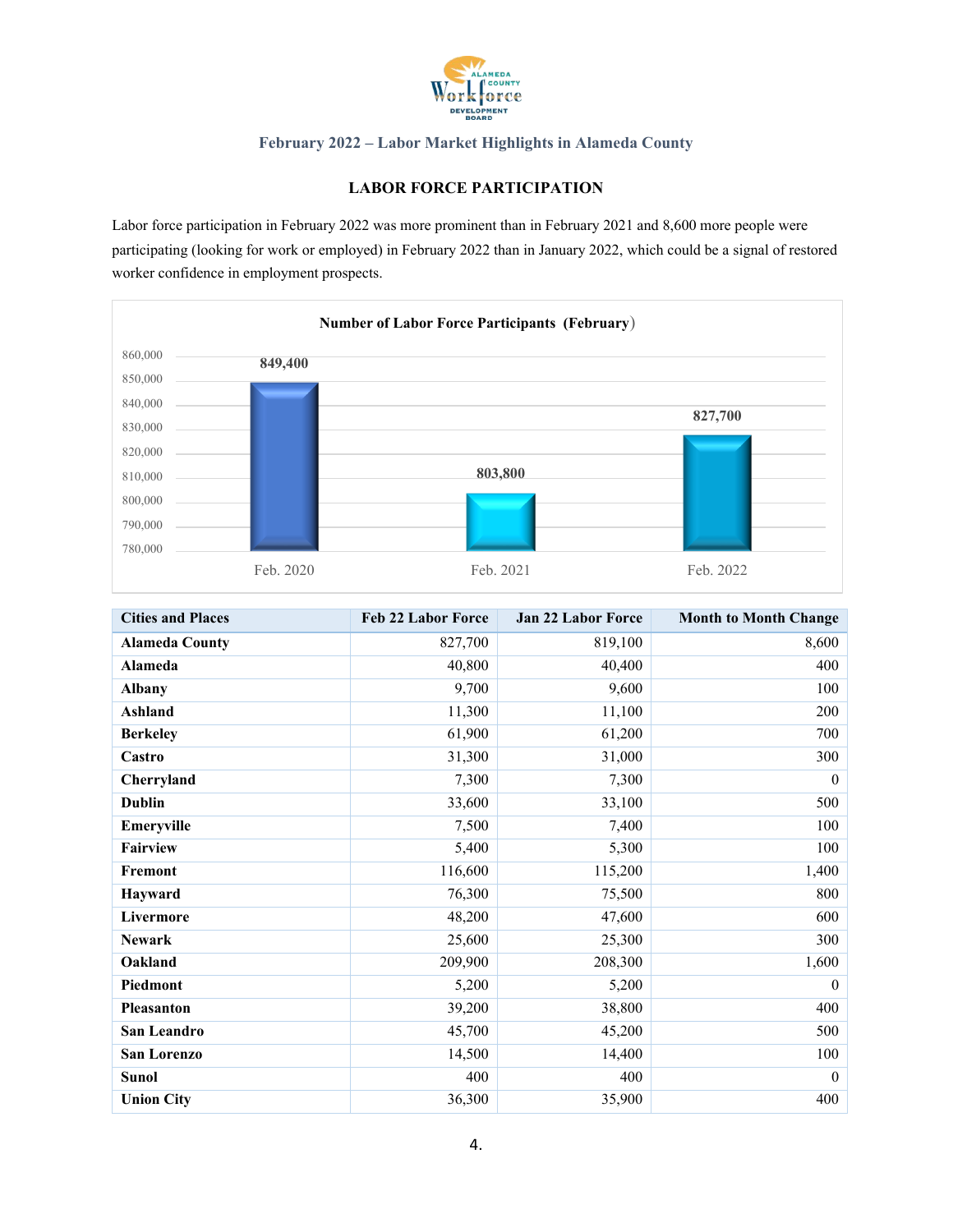

## **TOP EMPLOYERS BY JOB OPENINGS IN THE EAST BAY**

From January 1, 2022, to February 28, 2022, top East Bay employers represented a wide range of sectors, from education to health care to the service sector. Several positions were open with well-recognized companies and establishments in the East Bay.

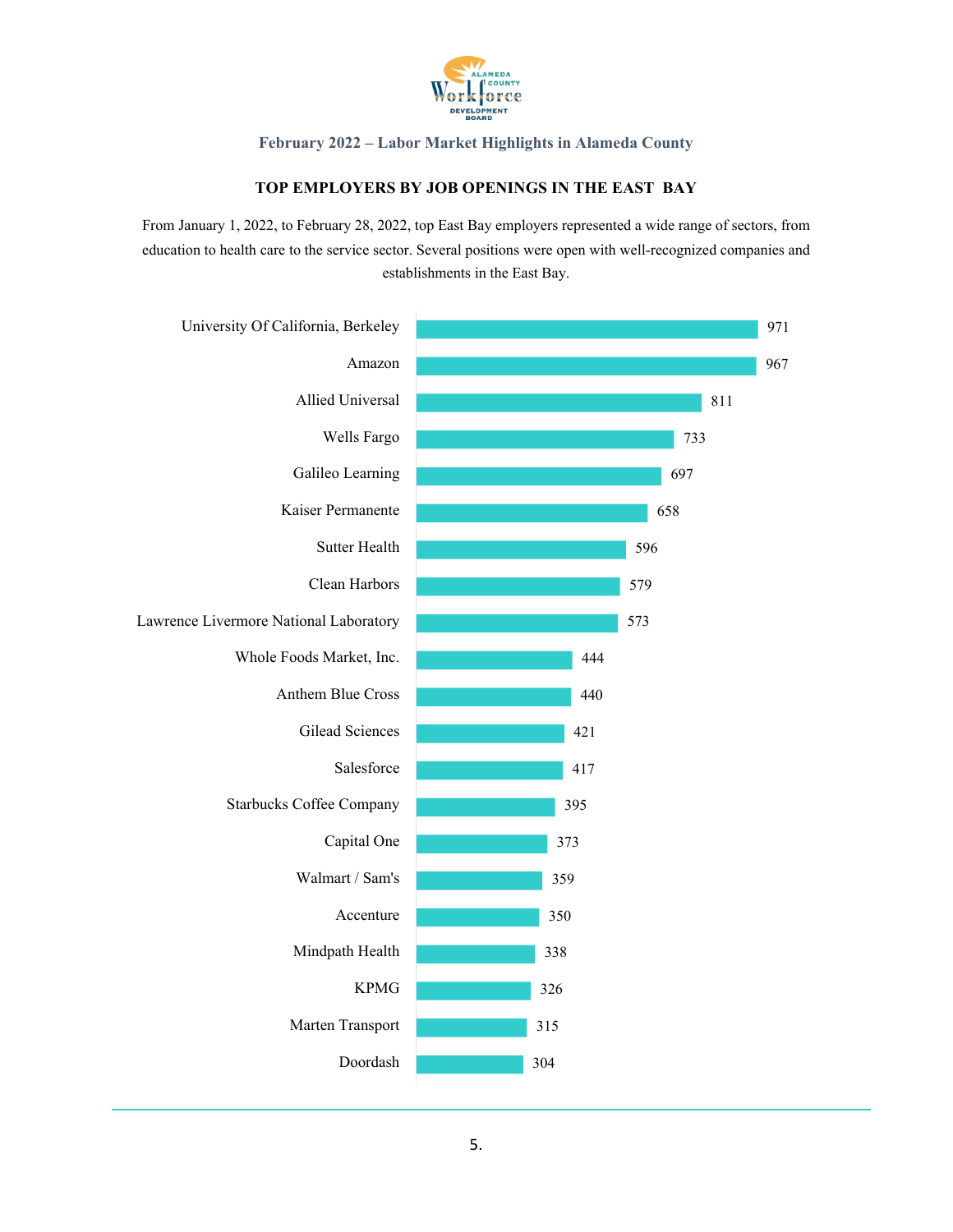

## **TOP OCCUPATIONS BY JOB OPENINGS IN THE EAST BAY**

#### **BUSINESS AND OFFICE SUPPORT OCCUPATIONS**

East Bay employment opportunities during the months of January and February were predominantly represented by business and office support occupations, which tends to be a consistent trend year-after-year. Consistent with Bay Area employment, these business and office support occupations were generally advanced and require both post-secondary education and experience. However, some positions were entry and mid-level occupations.

| <b>Business and Office Support Occupations</b>                                  |       |
|---------------------------------------------------------------------------------|-------|
| Managers, All Other                                                             | 3,493 |
| <b>Marketing Managers</b>                                                       | 2,797 |
| General and Operations Managers                                                 | 2,033 |
| <b>Customer Service Representatives</b>                                         | 1,493 |
| Sales Managers                                                                  | 1,459 |
| Human Resources Specialists                                                     | 1,244 |
| Secretaries and Administrative Assistants, Except Legal, Medical, and Executive | 1,145 |
| <b>Operations Research Analysts</b>                                             | 1,096 |
| First-Line Supervisors of Office and Administrative Support Workers             | 837   |
| Financial Managers, Branch or Department                                        | 804   |
| Market Research Analysts and Marketing Specialists                              | 782   |
| <b>Management Analysts</b>                                                      | 730   |
| <b>Financial Analysts</b>                                                       | 609   |
| Lawyers                                                                         | 602   |
| <b>Business Intelligence Analysts</b>                                           | 590   |
| Public Relations and Fundraising Managers                                       | 585   |
| Merchandise Displayers and Window Trimmers                                      | 571   |
| Bookkeeping, Accounting, and Auditing Clerks                                    | 564   |

#### **STEM-RELATED OCCUPATIONS**

STEM-related job openings in the East Bay were advanced and largely reflective of software developers, with nearly 4,000 job openings. The Computer User Support Specialist occupation represents an entry point into more advanced IT careers, particularly when paired with ongoing training.

| <b>STEM-Related Occupations</b>                |       |
|------------------------------------------------|-------|
| Software Developers, Applications              | 3,985 |
| Computer Systems Engineers/Architects          | 976   |
| <b>Information Technology Project Managers</b> | 835   |
| Web Developers                                 | 768   |
| Architectural and Engineering Managers         | 721   |
| Computer User Support Specialists              | 681   |
| <b>Computer Systems Analysts</b>               | 636   |
| Computer and Information Research Scientists   | 509   |